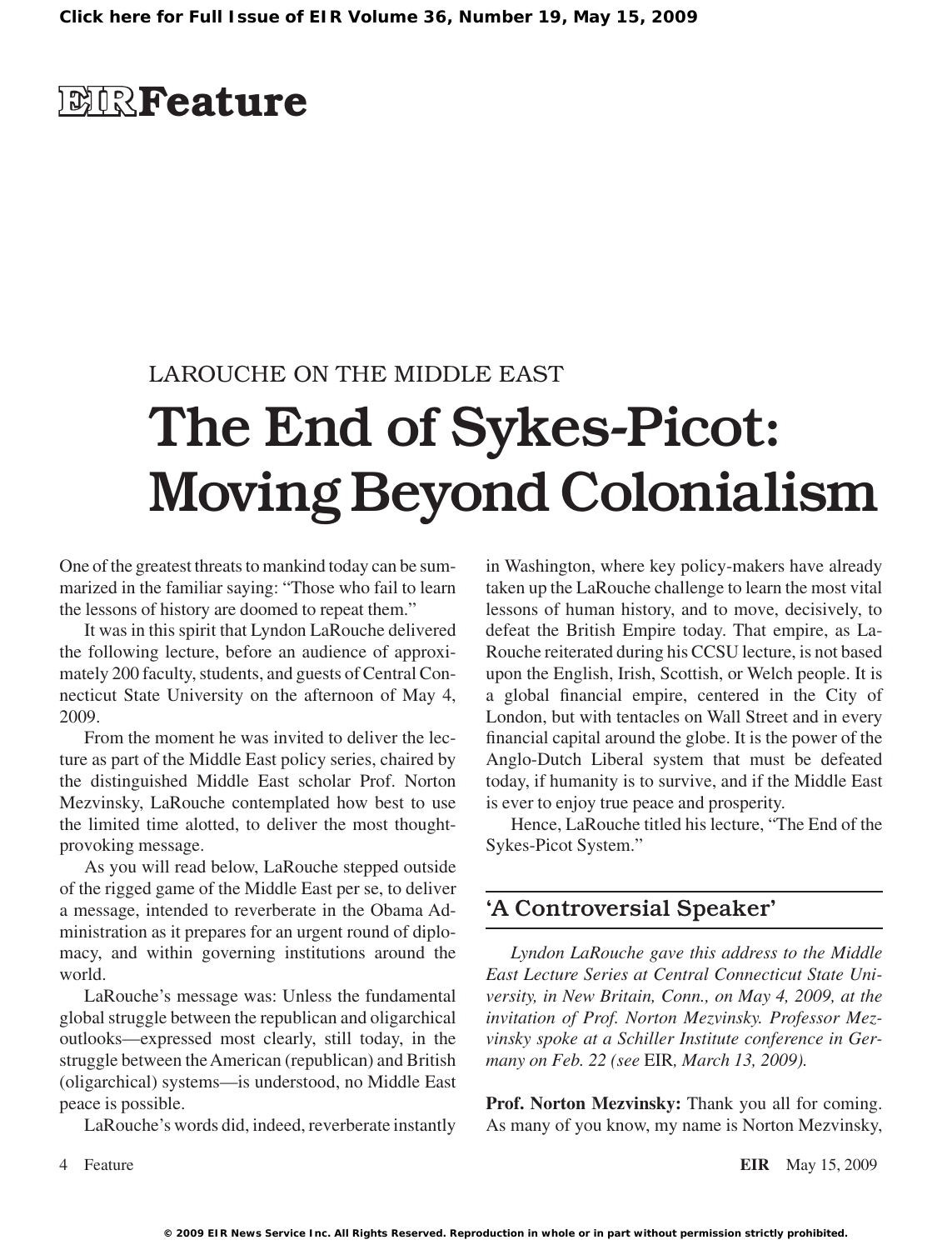

EIRNS/Christopher Jadatz

*Lyndon LaRouche urged his audience at Central Connecticut State University: "Don't look at the history of the Middle East; look at the Middle East in history." That's where the solution to the Arab-Israeli conflict can be found, he said.*

and I'm a professor of history here at Central Connecticut State University. I also plan and coordinate the CCSU Middle East Lecture Series. Today's lecture is the last of the 2008-2009 series, and in addition, it's my own addition to the series. By that, I mean, as has happened in previous years with this series, the money allocated has previously been used. Hence, as I have previously done the last couple years, I have, out of my own pocket, provided the funding for the expense of bringing today's speaker.

Because of some controversy that had arisen over this session, I want to state this specifically: Those of you who have some objections to today's speaker—you have only me to blame. Controversy, of course, is endemic to the Middle East lecture series. We have had speakers who have presented views that, to some other people, are controversial. Different speakers have presented diametrically opposed points of view. This is a university, so therefore, so be it.

My standard, my requirement, for a lecturer in this series, is that she, or he, is knowledgeable factually, about one or more important issues within the context of the Middle East, and that she or he has presented orally, and/or in writing, useful ideas, and/or has engaged in useful activity in regard to the serious issues.

Today's speaker, Lyndon La-Rouche, measures up to the standard I have just said. A controversial individual for many decades, Lyndon LaRouche is a leading political economist, and prolific author. He has been a precandidate for the Democratic Party presidential nomination. LaRouche has produced a series of economic forecasts, dating back to 1956. He forecast, for example, the present global economic collapse, in an international webcast, delivered from Washington, D.C., on July 25, 2007.

LaRouche was born in Rochester, New Hampshire in 1922. He has authored more than a dozen books, and hundreds of articles, many published in *Executive Intelligence Review*, a weekly magazine he founded in the mid-1970s, which is, I have personally discovered, *must* 

*reading* for numerous members of the United States Congress, United States State Department officials, other politicos in Washington and around the world, and many academics.

LaRouche has been dedicated to a just peace in the Middle East for decades, working tirelessly for economic policies that can provide an underpinning to a lasting solution to a crisis that, in some ways, is rooted in the topic of his discussion today, the Sykes-Picot Agreement. LaRouche has travelled in the region, visiting Iraq in the mid-1970s, and delivering a lecture in the early 2000s at the Zayed Center in the United Arab Emirates. He collaborated with members of the Israeli Labor Party in developing what became known as the Oasis Plan, for high-technology regional development, centered upon nuclear power-driven desalination, and high-speed mass transportation throughout the region.

Atmajor Middle-East-oriented think-tanksinWashington and elsewhere, factual information, supplied by the LaRouche group, at least some of his views, are regularly studied and considered. During the past year, especially, when I have been inWashington starting a new Middle East political think-tank, I have witnessed this personally.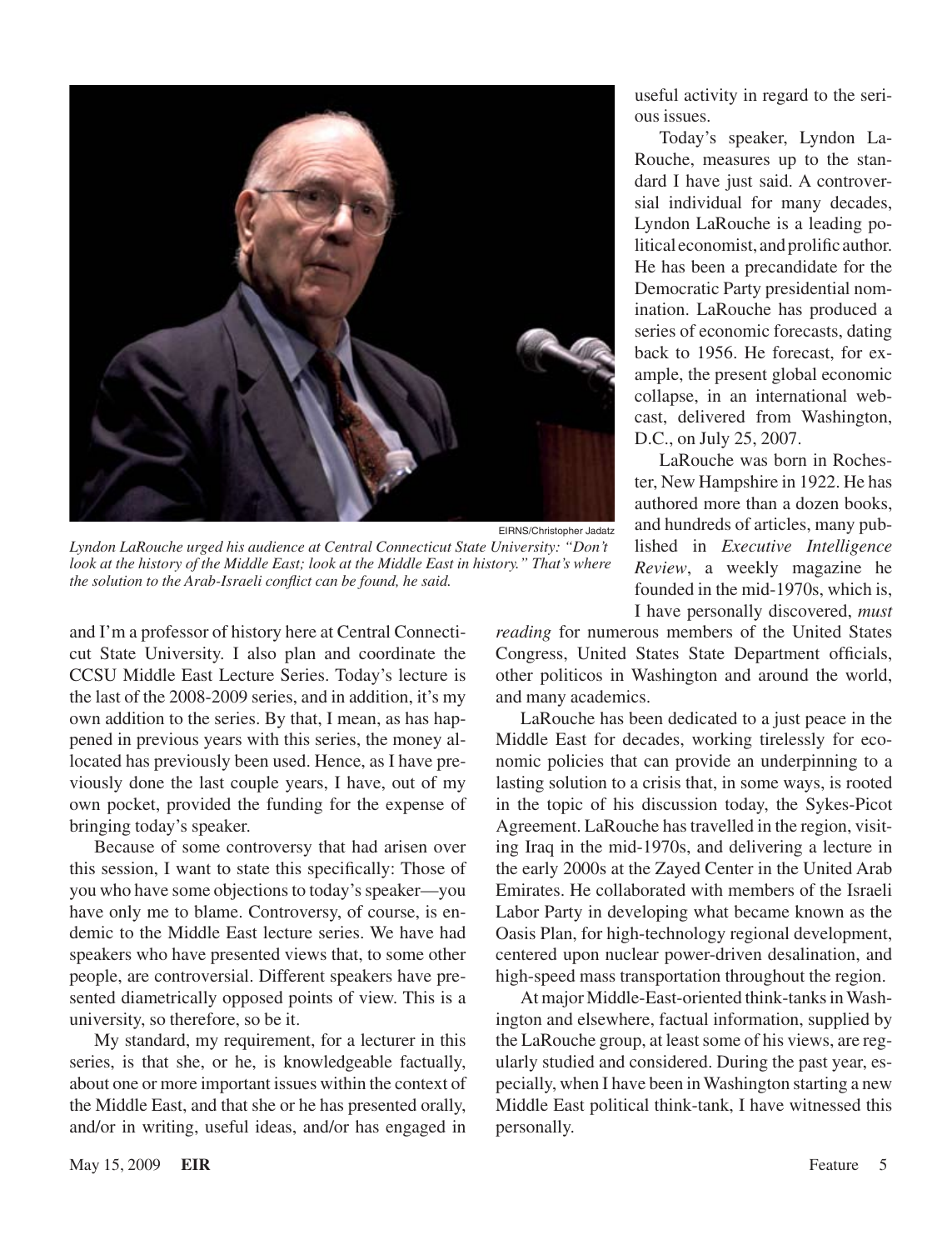One final word, before bringingLyndonLaRouche to the stage to speak. Some sharply negative attacks upon him have been made by some people, on and off the CCSU campus. Material is being handed out, as you know, even though I wrote on the listserv that I urged groups not to distribute material at the sessions of the Middle East Lecture Series. There are other fora and other channels to hand out material. I told La-Rouche supporters, before



EIRNS/Christopher Jadatz *Prof. Norton Mezvinsky invited the "controversial" Lyndon LaRouche to address his Middle East lecture series.*

the lecture, not to hand out material. I have seen much of the materials being handed out, and believe that much of it, that I have seen, is at best problematic factually, and some of it clearly inaccurate. But we can discuss that at another time. Because unwarranted attacks have been made against me for at least the last four decades, I suppose it's fair to say that I am especially sensitive to this kind of thing. My hope is, that you in the audience will pay close attention to what Lyndon LaRouche has to say about an important topic.

I shall field questions and answers after his lecture, which is titled "The End of Sykes-Picot: Moving Beyond Colonialism in the Middle East."

#### **The Middle East in Context**

**Lyndon LaRouche:** Thank you very much.

I shall suggest it is an error to talk a Middle East policy. That is, I think, one of the reasons we have a problem with the Middle East, is, we keep talking about a Middle East policy. Instead of talking about a conflict in the so-called Middle East, we should talk about the Middle East as a conflict, and a conflict that is largely global, especially within the context of nearby European and related civilization.

This is demonstrated, especially, since the British took over the Middle East, in a process which began with the development of petroleum in what is now called Kuwait, by the British monarchy. And the petroleum development, of this monopoly, wasto change the British naval fleet from a coal-burning fleet, at least in principal capital ships, to an oil-burning fleet. The advantage of the use of petroleum, as a fuel, rather than coal, was a decisive margin of significance for the British in World War I.

Out of that, the breakup of the Turkish, the Ottoman, Empire, came a new situation, in which the British, with their puppets in France, formed what was called the Sykes-Picot coalition, under which the entire area was intended to be carved up between France and Britain, as a joint colony, as such.

It didn't work out that way, because you had an able Turkish commander [Mustafa Kemal Ataturk], who embarrassed the British very much, during the First World War. Who defeated the British, and the French, and set up an independent Turkey, which he consolidated by proceeding to make agreements immediately with Syria, in order to keep Turkey out of the Arab world, to save it from being embroiled in the Arab world.And who also made an agreement with the Soviet Union, in respect to that border, and, in that way, created a nation-state of Turkey, which, in a sense, has been a success. Not that everything has been successful, but that the existence of the state of Turkey has been a success, with all its peculiarities, which have been shaped in its history.

Now, if you look back on thisthing, and look at what the conflict in this region is, since the developments of the late 19th Century, this has always been an area of conflict. But people look at this, and say, "This is a conflict among this person or that person." And, more recently, since the end of World War II, it's considered a conflict between Israelis, or Jews, and Arabs—which is also, not quite true.

What we have to do, is think of this area, as I said, as being an area *within* the world—the Middle East is a part of the world!—the conflict in the Middle East is a part of the world conflict, not the other way around.

But then, look at it from the standpoint of economics: What is important about this area, which is called today the Middle East? Why is it such a cockpit of conflict? Why has it been such a cockpit of conflict since way before anybody knew of a Jew in the Middle East? In the ancient wars, among Egypt, among the Hittites, among the people of Mesopotamia, and similar kinds of wars. The wars of the 7th Century B.C., which involved essentially, the Greeks, allied with the Egyptians, against Phoenicia, and the extension of Phoenicia in the Western Mediterranean, being combatted and controlled by another civilization, there.

So, the conflict is ancient.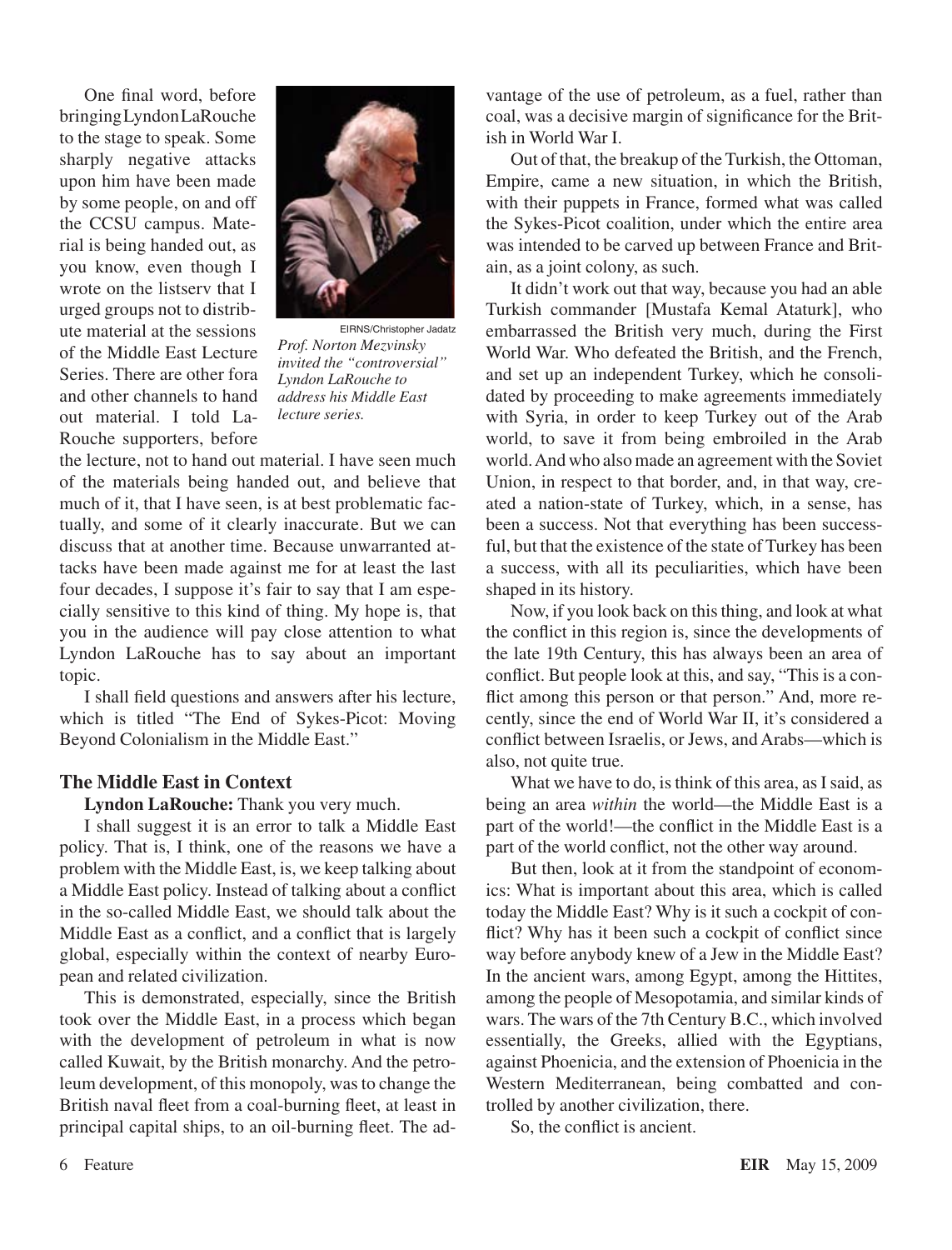

*The so-called "Arab-Israeli" or "Arab-Jewish" conflict, is, in fact, one which has been played, from the outside, in our time, by the British Empire, whose intention is to control the vast oil resources of the region. Shown here: Israeli tanks advance in the Golan Heights, during the "Six-Day War," June 1967.*

#### **The Difference Between Man and Ape: Fire**

Now, why this conflict?

Well, we have to go back a little more to ancient history, to understand these things. Because men are not animals. Human beings are not animals. Animals have no history; they have a biological history, but they have no cultural history. Mankind's conflicts of today are the product of cultural conflicts, in cultural history. And we must look back, perhaps a million years, to get some glimpse of this.

For example: In our archeology, with the frail evidence we have of mankind's probable, or actual existence then, say up to a million years ago: How do we distinguish between ape and man? There's one simple explanation. If you can find evidence of a fire site, together with fossils which look like they might be either anthropoid or human, if you find a fire site, that's human.

The primary difference of man from ape, is fire. But fire is only a symptom. Fire is an expression of the nature of the human intellect, of the creative powers of man that do not exist in the ape.

In lower forms of life than man, in the so-called biosphere, development is built into the physiology, the physical circumstances. In the case of man, as the case of ancient fire sites, which distinguish *man* from ape, in anthropology, we have the secret of man, which is *ideas.* Fire is the illustration of the concept of discovery of ideas, of the concept of culture, of the concept of development of the human race, development of civilization.

And therefore, to understand human behavior, we must look back as well as we can, to ancient times, to see, as much as we can, this pattern of distinction, between the ape, and man. Between the biosphere, and what is called the Nöosphere—the sphere of the human mind, and its creative potential and the ape, lacking that kind of creative potential; and all

beasts, lacking that kind of creative potential.

So, then we have to look at this question from the standpoint of humanism. And what do we mean by humanism? We also mean language. We mean cultures which are transmitted by or with the assistance of language. So we study man in terms of language, not merely because of the use of language, but because of the invention of ideas, which do not start and end with the life of an individual, but are the transmission of ideas from one generation to the next. And so it is the *development* of ideas, the *development* of mankind, over thousands of years, over even a million or 2 million, perhaps, where we find the secret of human behavior at any point or location within history.

And this is no exception, this so-called Middle East conflict.

This conflict arose long after the period of about 17,000 B.C., when the last great glaciation, of about 100,000 years ago—these glaciations are never quite simple, but they do have demarcations—and we're coming to the end of a warming period. As a matter of fact, we're already, contrary to some rumors, we're in a cooling period. And the lowering of sunspot activity, is one indication of a 10- to 11-year cooling period now in process. It's global.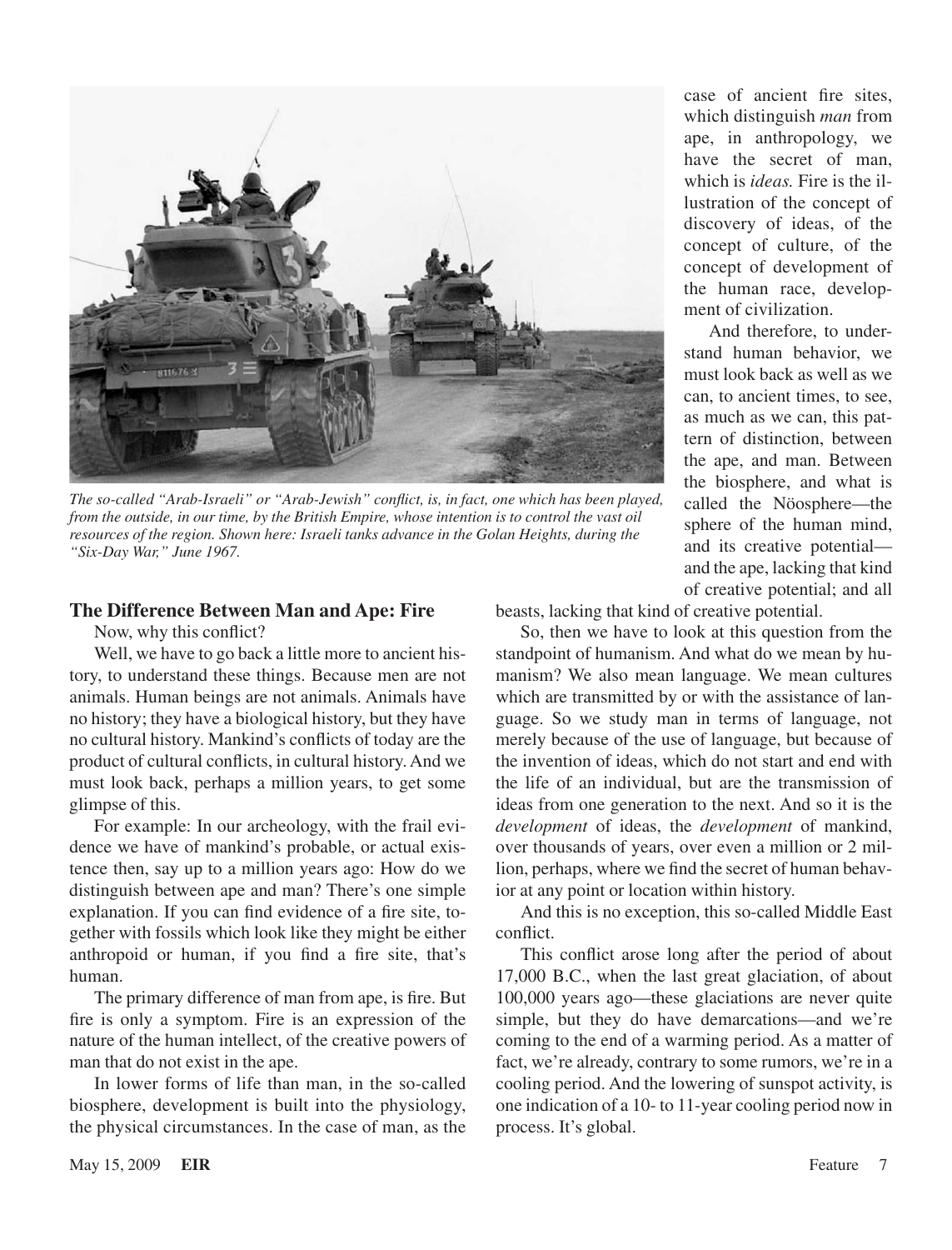There are other factors involved, but, as far as the Sun is concerned, sunspot activity and changes recently, indicate that we're in an 11-year cycle, typical of the past, of sunspot decline, and therefore a cooling period.

We're also in a long-term cooling period, because we have another 100,000-, approximately, year cycle, to deal with, which determines long-term glaciation, and deglaciation.

So, in this process, there's a lot we don't know, because a good deal of this planet was buried under many layers of ice, especially the Northern Hemisphere, for a long period of time.

#### **The Shift from Maritime to Inland Culture**

And during thislong period of time, culture was primarily located in transoceanic, or at least other maritime cultures, not land cultures. As far as we know, culture, human culture's progress, is determined by maritime culture, which in its navigation, discovered the significance of astronomy, discovered its importance for man, and for navigation itself. And these were the leading cultures in the Great Ice Age period, in particular, when many of our calendars, as we know them today, the ancient calendars, and the markings of these ancient calendars, became apparent.

And then, the ice began to recede, about 20,000 years ago. And the rate of melting increased. Gradually, the oceans rose by about 400 feet, changing the definition of coastline. Making India much smaller than it had been, in an earlier period. The Mediterranean was opened up into a longer and lake-like formation that became a sea, a salty sea. And then, about 10,000 years ago, as the Mediterranean rose, it broke through the so-called Dardenelles Strait, and transformed what we call the Black Sea, changing it from a freshwater lake into a saltwater lake, with a freshwater underbase.

So, in this process, these changes are going on. Man is reacting to these changes. Gradually, as the glaciation recedes, civilization moves inland. It moves along the coast first, as we see in the 4th and 3rd Millennia B.C., in the Mediterranean region. It goes through various crises, but there's a gradual inland movement. The first movement is along the coast: maritime culture. Secondly, it begins to move upriver, along the major rivers, particularly the rivers that were being flooded by the melting ice, from the glaciation.

And, in this situation, something happens. You have a culture whose leading characteristic, in this known period, was that of a maritime culture, not an inland culture. There were inland cultures, but they were not progressive, in the sense that the maritime cultures were progressive, scientifically, or the equivalent of science, and culture.

So, what now is the meaning of this area we call the Middle East, at that point? It's an area between the Mediterranean, which becomes a center of growing culture, and the Indian Ocean, and Asia in general.

For example, let's take the case of Sumer, which is the first major civilization which emerged in the southern Middle East. This was an Indian Ocean culture, it was not a Semitic culture. It progressed. It was a very advanced culture in many respects; much of the idea of language, of written language, was developed there, and influenced the entire region for a long time after that, with the cuneiform writings.

But then, it degenerated.And the lower part of Mesopotamia became salinated, because of a physical economic degeneration in the area. Then you had the Akkads. Then you had the Semitic cultures, which were based upriver, on the structure which they had adapted to, in the earlier Indian Ocean cultures. And in this process, now, you have a development, a powerful development, between the Indian Ocean, and the Mediterranean, as an area. That remains to the present day.

#### **A Fundamental Change in World History**

Then there was a change, a change in the middle of the 19th Century, or slightly afterward. The victory of the United States, in defeating the British puppet, called the Confederacy, in the Civil War, resulted in a fundamental change in world history.

Up until that time, the superior cultures in power were cultures which were based on maritime culture, because the ability to move by seawater, and up rivers, which were the large parts of the rivers, became the places where civilization, where economic power developed. Inland movement was difficult, compared to movement across water. And so, until about the 1870s the world was dominated, in terms of powers in the world, by maritime cultures. And the British Empire's emergence was a product of that process.

But, in 1876, there was a change. The change was the Philadelphia Centennial celebration, in which all of the achievements of the United States, especially those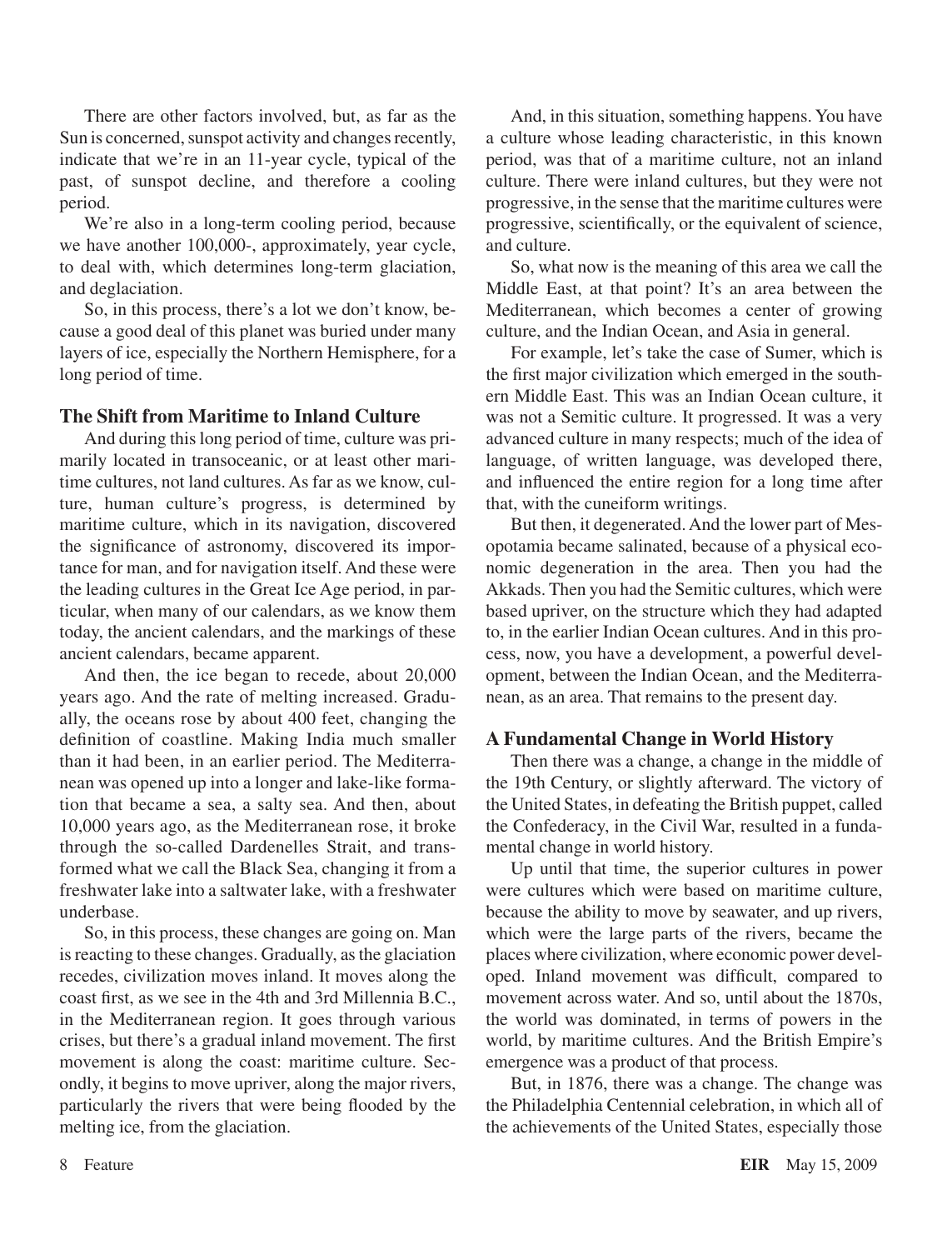

*A history-changing event occurred in 1875, at the Philadelphia Centennial Exhibition, where the great industrial achievements of the U.S. were put on display. Nations from all over the world sent representatives, who took home the ideas of the American System. Here, a wallpaper printing press, in the Machinery Hall of the exhibit.*

of the recent period, were put on display in Philadelphia. People from all over the world, prominent figures from various countries, came to see this. Japan came to see it, and Japan was changed, and transformed from what it had been, into an emerging industrial power, through visits to the United States, in the context of the Philadelphia Centennial.

Russia, the great scientists from Russia, came there, and adopted a policy which results, among many other things, in the Trans-Siberian Railroad.

In Germany, Otto von Bismarck, the Chancellor, had direct representation, and negotiated directly with the circles of those who had been associated withAbraham Lincoln, and transformed Germany, with many reforms instituted in the late 1870s. Among these reforms were the imitation of the United States on one crucial point: We, as had been intended by John Quincy Adams, when he had been Secretary of State, had defined a policy for the United States, as one nation, from the Canadian to the Mexican borders, and from the Atlantic to the Pacific Ocean. Not merely a territory, but a nation which was developing in an integrated way, through the development of the Transcontinental Railroad system.

Germany then adopted that policy, for Eurasia, a policy of developing Europe, continental Europe and continental Asia, on the basis of transcontinental railway systems, and the things which go with that.

Suddenly, there was a transformation in the character of economy, for as far back as we know much history, from national power based on maritime power, to national power, a superior national power, based on the development of inland transportation, rail transportation, and the industries that went with that.

This was recognized by the British as being a great threat to the existence of the British Empire—which is

not really a British empire; it was a financial empire, with headquarters in the Netherlands, and in England. It was not the British people that were the empire; it was an international financial group, based on maritime power, which thought they could create a power dominating the world.

So, from that point on—from Lincoln's defeat of the British puppet, the Confederacy, through the 1876 Centennial celebration in Philadelphia—there's a great conflict between the British Empire, as a maritime power, and the United States, as a model of transcontinental internal development of national areas. And the pivot of this thing, which became known as World War II—what started the first war was actually the assassination on the President of France, Sadi Carnot, on behalf of British interests. Which made a mess of things, and therefore, allowed the British to begin to Balkanize.

In 1895, the British organized the first Japan-China War, and continued that policy as an attack on China, up until 1945, Japan's attack on China. Japan was also dedicated to a war with Russia. Then, the Prince of Wales, who actually ran the place for his mother [Queen]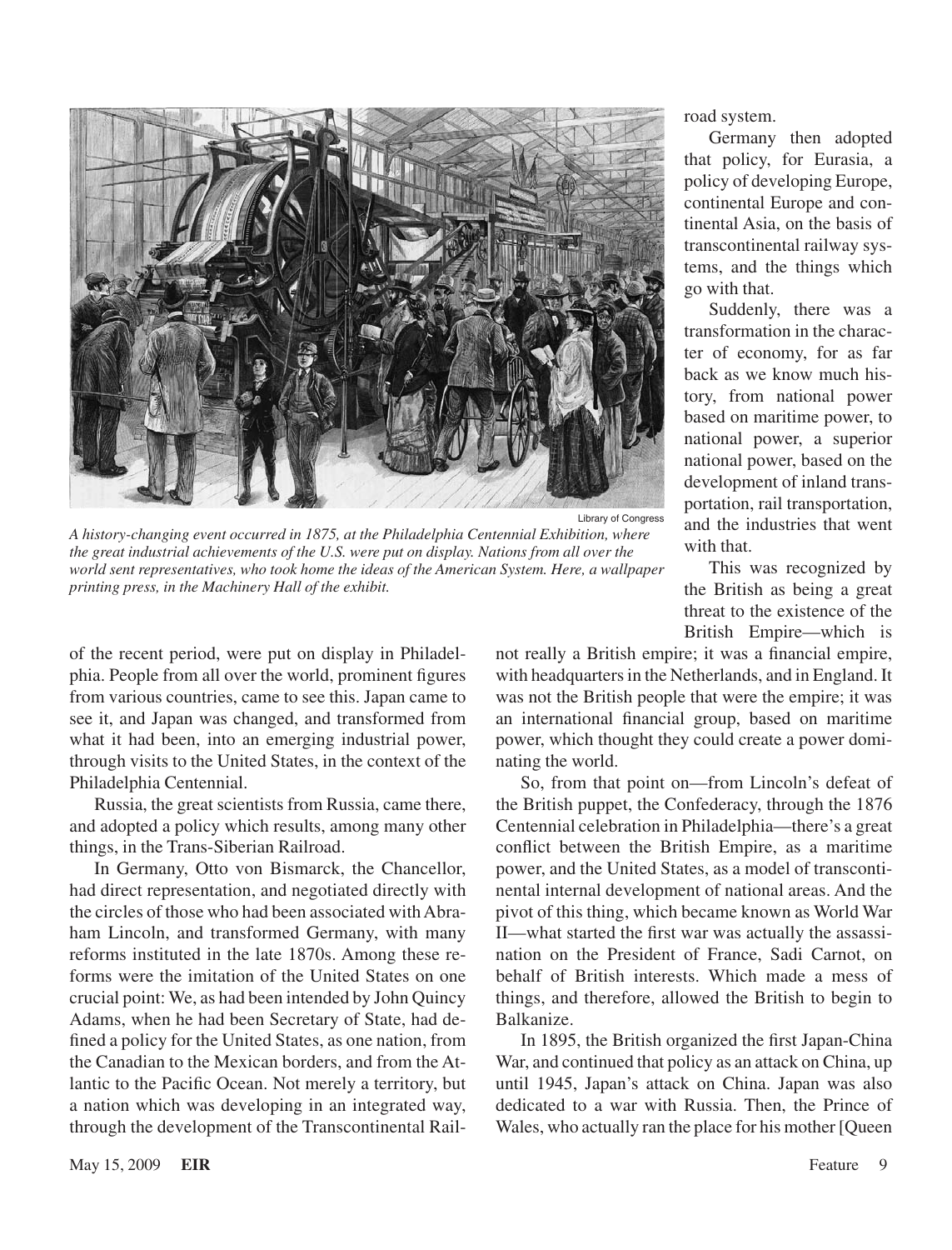Victoria]—she was kind of dotty at that point—the Prince of Wales planned to have his two nephews go to war with each other. One of his nephews wasWilhelm II of Germany, the other was the Czar of Russia.And they were determined to start a war.

Bismarck knew this, and made an agreement with the Czar of Russia, that if anyone tried to get Germany to support Austria in a Balkan war, that Bismarck would kill the operation. And on that basis, peace was preserved, for a while. But then, Bismarck was dumped in 1890, and the process of war began. First, through the assassination of Sadi Carnot of France, who was close to the United States, and close to its policy. And, with the dumping of Bismarck beforehand. Then, with the launching of the Japan-China warfare, which continued until 1945, until August 1945.

So, we went into what was called a Great World War, but really a whole

series of great world wars, which had been ongoing since 1890, to, in fact, the present times.

The conflicts of the world today, are, proximately the echo of this long conflict, between the idea of the internal development of national territories, and across national territories, as typified by great transcontinental railway systems, and by technological progress, and the other side: the idea of maintaining a maritime supremacy, a maritime financial supremacy over the world at large. We're still there.

#### **There Was Nothing Accidental About Franklin Roosevelt**

Now, in this process, a time came, at which Franklin Roosevelt had intervened in this process, and had broken it up. Up until that time—frankly, from the assassination of McKinley, which was a key part of getting us into World War I, and then World War II—from that time on, the United States was going in a bad direction. We had bad Presidents. Theodore Roosvelt, who was the nephew of the organizer of the Confederate intelligence service, became President. And he



National Archives

*President Franklin Roosevelt, whose ancestor Isaac Roosevelt was a collaborator of Alexander Hamilton, adopted Hamiltonian policies to rebuild the U.S. out of the Great Depression. FDR is pictured here at the CCC camp in the Shenandoah Valley, August 1933.*

was a loyal British subject. He made a mess of things.

Then we had Woodrow Wilson, whose family was notorious for its leading role in the organization and tradition of the Ku Klux Klan. And it was Woodrow Wilson who, personally, from the White House, as President, launched the reorganization of the Ku Klux Klan in the United States, on a scale far beyond anything that was in existence ever before.

Then we had the case of Cal Coolidge. He kept his mouth shut, because he'd incriminate himself if he talked, in public.

Then we had the case of Hoover. Well, we say, Hoover sucked. He was a bright man, but he had bad politics, and worked for people who controlled him, and he was their puppet.

Then comes in, a man who's a descendant of a friend of—guess who? Our great first Secretary of the Treasury, Alexander Hamilton. And that friend was Isaac Roosevelt, and Isaac Roosevelt had started the Bank of New York. Isaac was a close collaborator of Hamilton, and Franklin Roosevelt, who was a descendant of Isaac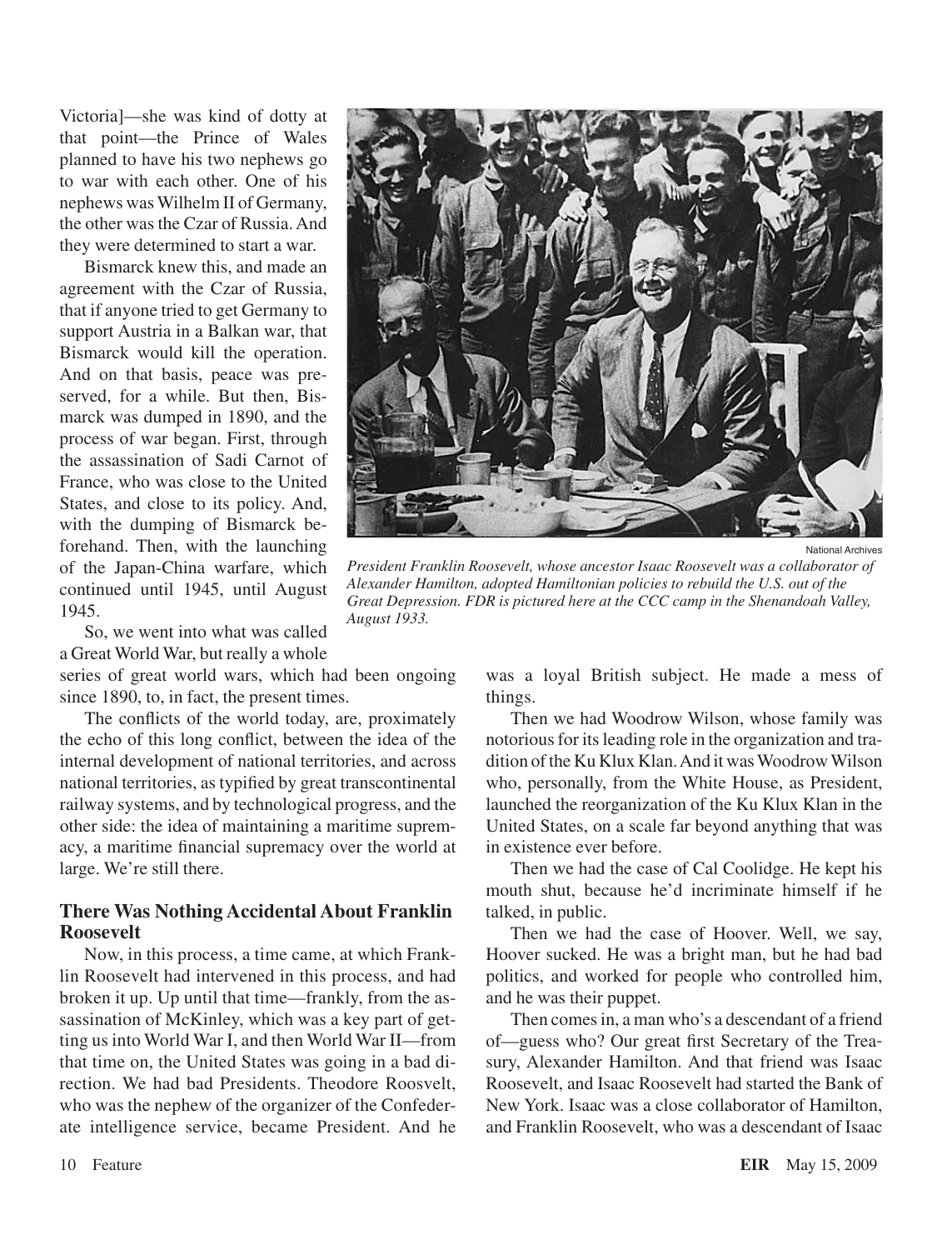Roosevelt, wrote a paper, in his Harvard graduation period, honoring his ancestor Isaac Roosevelt and his policies.

There was nothing accidental about Franklin Roosevelt. Franklin Roosevelt, who had to struggle against the people in New York and elsewhere, who we would call fascist today—and they were fascists—they're still fascists, some of them. He turned the tide against them. And while he was President, despite the difficulties under which he labored, he went into the Presidency with a very clear intention, and a very clear perspective. Roosevelt, in his Presidency, made and implemented policies faster than anybody else could think of them. You look at that from his first steps in office. He knew exactly what he was going to do. He had to improvise in some degree—and all leaders in societies do improvise. They know what their mission is: Now they have to find out how to bring the forces together to accomplish that mission in principle, even if it has repercussions. And that's the way our system works.

We are a people with many different views, and the way you get the job done, is find a common interest in the nation, awaken the people to a common interest, and then figure out how to get the job done.And do a lot of bargaining and negotiating in the process, to get the thing through.

The thing you count on, first of all: Can you innovate? Can you innovate the way which is in the right direction? Are you laying the foundation for further steps which may correct what you have failed to do in the previous action? And you have to also educate the people. You have to educate them, not by preaching at them as such, but by organic methods, by influencing them to see things about themselves, and about the world, they have not seen before. And as people come slowly to a realization, sometimes with a jerk: "This is right!" Then they make another leap forward.

And had Roosevelt lived, the world today would be far better, and also far different than we're seeing since Roosevelt died. The world as it existed, on April 12th of 1945, when Roosevelt died, and the day after, April 13th, when Truman became President, were two entirely different worlds.

And I know it. I was in military service abroad during that transition period. I was in India and Burma. When I came back, in the late Spring of 1946, after a beautiful experience with the attempt of India to achieve its independence, my United States had changed. It was no more the United States of Franklin Roosevelt. The same fascist crowd that Roosevelt had kept under control while he was President, was back in power, under a puppet called Harry Truman. Harry S Truman—no point, no initial, no name. His mother had planned to have a name with S in it, at a point at some time, but she never got around to filling what the rest of the S was. I don't think she cared, and I don't think he cared.

#### **A Great Cultural Degeneration**

So, we had this process. Truman was a catastrophe. Eisenhower was a relief, but he came in weak. He didn't have the strength to control the situation politically. He did many good things, but he was not in control of the forces. Kennedy got the idea that he was going to control the Presidency—then he got himself killed, by having that kind of commitment. When Kennedy was killed, Johnson—Johnson was not a bad person. He was a politician, with all that goes, good and bad, in that appellation. But, he was convinced that the three guys who killed Kennedy, who were of French provenance, who had attempted to kill de Gaulle, would get him next. The three guns pointed at his neck was the thing he referred to before he left office, that had frightened him all along. So, he gave in on the Vietnam War.

Then we had the '68 phenomenon, and what happened after that.

Then we had a fascist President, called Nixon. The guy was a fascist—don't kid yourself. He was exactly that. Then we had Ford—he didn't exactly know what was going on in there. He was a pleasant guy, but a lot of bad things happened under him. He didn't notice what was going on. The guy's sitting there, he's happily sitting at the dinner table while rats are running all over it, and he doesn't notice them.

Then you had Reagan, who was a complex creature, with some good instincts. He belonged to my generation, an older version of it, and was very strong under Roosevelt, but, as we saw immediately, he adapted to the Truman Administration very quickly, and that was his problem. I had some dealings with him which were very important, and could have changed history for the better—and they did change history, but we could have done much better, if he'd been able to stick to his guns. But otherwise he was a mistake, he just went rolling on.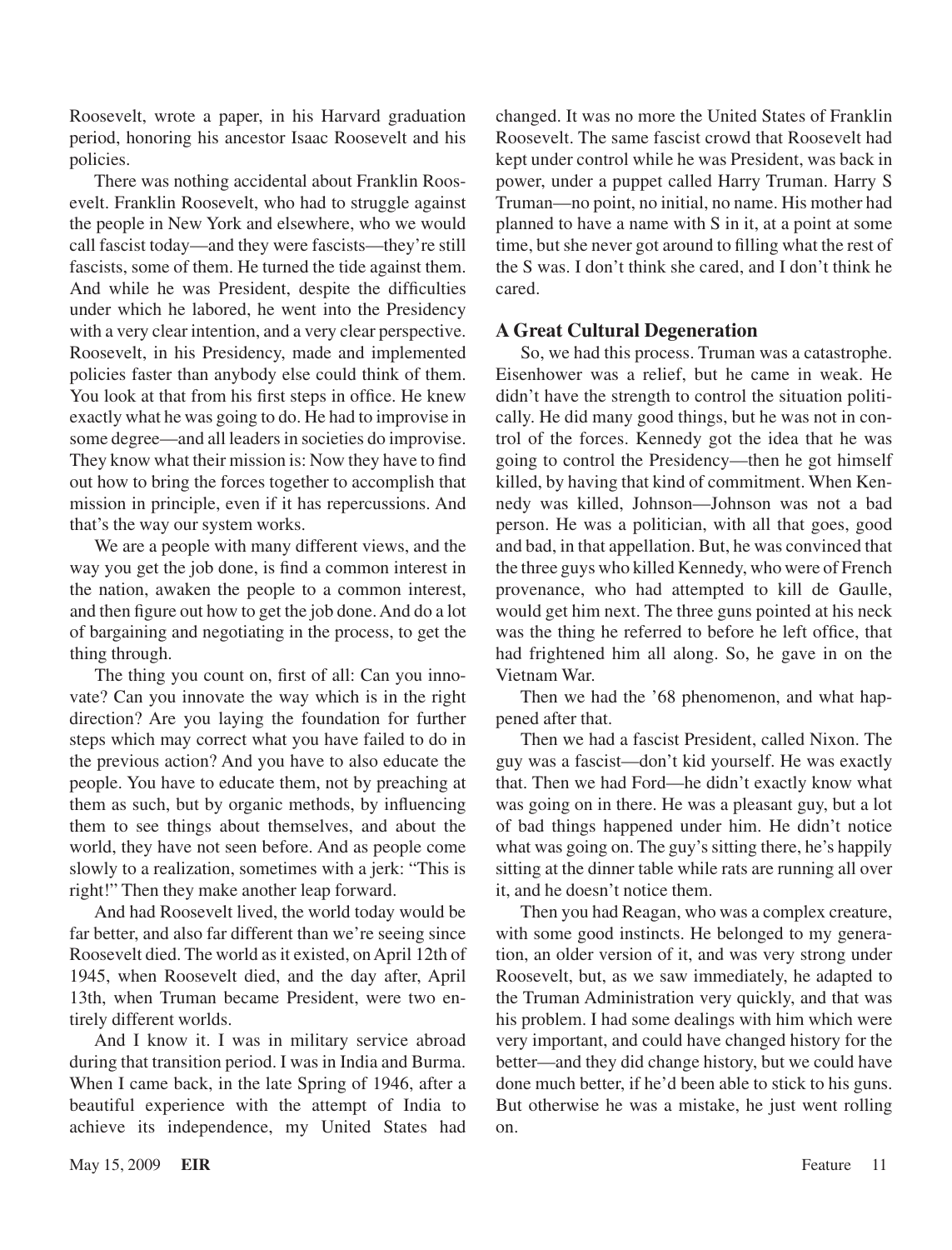

*The Emperor Napoleon, shown here in a detail from "The Battle of Jena," by Horace Vernet, was a tool of the British Empire. His Seven Years War ruined Europe, allowing Britain to emerge triumphant in 1815, until the U.S.A., after 1876, checked its power.*

Then, 1987: We had a recession which was as bad, or worse, than the Depression of 1929.And then we had a terrible man, Alan Greenspan, and what he came out of, that [Ayn Rand] cult he came out of, was not very good. The result was terrible.

So, we've gone through a process of degeneration of the United States, since the death of Roosevelt, with ups and downs in between, but the cultural degeneration is great.

Look, for example: You're sitting here in a university. And think about what came out of universities about the time I was coming back from military service, to today. What's a typical situation? What kind of professions do people undertake, leaving a university?

I'll give you a case. We just had an affair, I partici-

pated indirectly, in Ukraine, a scientific case. And we looked at the population composition of Ukraine, in terms of different age groups. We found that the scientists, those who could actually think in terms which were significant to Ukraine, were usually over 60 years of age, and the leaders were in their 80s, like me. In Russia you find a similar thing going on. In the post-Soviet period, there was disorientation, which had started in Russia earlier, under Andropov, and then Gorbachov: the destruction of the ability of produce. The destruction of the power of the creative process. And replaced by *greed*, to get money for money's sake, and for the sake of the power of money. Not to build a nation, not to make conditions **better** 

And we had the same thing in the United States, in general.

We're now at a point, that our nation is disintegrating. It has actually been disintegrating in the direction it goes, since April 12, 1945, since Truman became President. And I could go through the details of that, but I won't here, because that's too far from the subject.

But we have been destroyed step by step, step by step by step. And because it came on slowly, like the boiled frog, we didn't react. We just sat in the pool while the heat came to a boil, sitting there contentedly in the pool, while the water reached

the boiling point, and the frog died. We're like the frog that died, in the pool. We've been going step by step, down the wrong way.

#### **The British Empire**

Come back then to the situation in the so-called Middle East. And see the Middle East, not as having its own history, but the Middle East as something *within* the process of history.

And the other part is, don't look at the Israeli-Arab conflict. Don't ignore it, but don't look at it. Because the conflict is not determined by the Israelis or Arabs. It's determined by international forces which look at this region. How? As a crossover point between the Mediterranean and the Indian Ocean, the relationship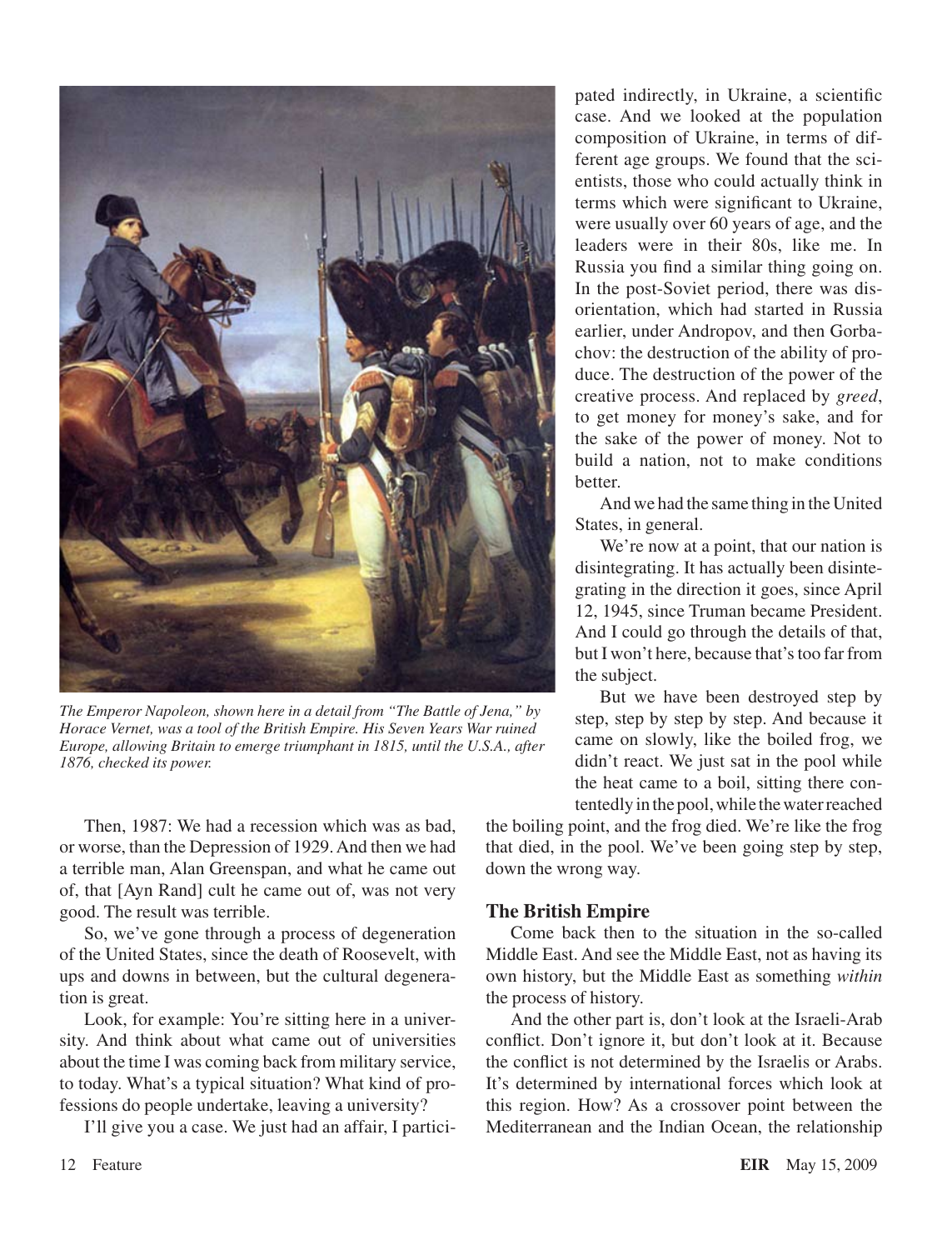of Europe to Asia, the relationship of Europe to East Africa, and so forth.

Therefore, what you're seeing is that.

Now, go back and say, where did the British get this idea—as they did with Sykes-Picot—where did they get the bright idea of keeping the Arab population, and what became the Israeli population, at odds with each other permanently? Killing each other over land that wasn't worth fighting over, in terms of its quality.

Ask yourself, what is the *development* of this territory? What is the *development* of the conditions of life of the people? The development of the conditions of life of the typical Israeli? Look at the Israeli of the 1950s and '60s, and even the '70s, the early '70s, where there was progress. What do you see today? You see decadence. Accelerating decadence, and an increase in warfare.

What do you see in the Arab condition? Decadence. And you sit there with despair, and you say, are these people just going to kill themselves into extinction? Kill each other into extinction? What's wrong here?

Well, somebody's playing them. Somebody's playing and orchestrating the situation. Who? How do the British come in on this?

Well, go back, for example, to the time that Lord Shelburne, who was the boss of the British Empire which at that time was *not* the empire of the British monarchy; it was the empire of the British East India Company, which had private armies, and private navies, and private funds, and a lot of drugs. What do we learn from that?

Well, how did Shelburne come into power? How did he become the leader, in February of 1763, of what became the British Empire? Which was really the empire of the British East India Company, not the empire of the British monarchy. That came later, under Victoria. It came because of the Seven Years War.

What was the Seven Years War? The Anglo-Dutch interests, which were largely banking-financial interests, orchestrated a period of warfare among the nations of continental Europe, back and forth, playing the very skilled military commander of Prussia, Frederick the Great, in perpetual warfare, which resulted in the ruin of the nations of continental Europe, through mutual warfare and its effects, such that, in February 1763, the British walked in and dictated a treaty called the Peace of Paris, which established the British East India Company as a private empire. Which led, later, to the formation, under Victoria, of the so-called British Empire.

Since that time, this group, which is not a group of people, as such—I don't think of British bankers as people, because they don't act like people. They act like clever apes, with the instincts of apes. What was done in this whole period—especially in dealing with the Lincoln process, and the 1876 effect—was not to engage in direct war against the United States, which they intended to destroy, but to subvert it. To neutralize the United States in its own development, by various kinds of crises.

But mainly, it was to destroy Continental Europe, and to destroy it by warfare, like the Seven Years War in Europe. For example, shortly after 1890, when Bismarck was commenting on what had happened to him, he said, the purpose of this thing was to ruin continental Europe through a new Seven Years War, like that which had led to that.

We also had another example of this, the case of Napoleon Bonaparte. Napoleon Bonaparte was not an enemy of Britain; he was a tool of Britain. He ran a Seven Years War on the continent of Europe, as a dictator, to the point that he ruined Europe, so that Britain emerged as triumphant in 1815. And it was only the emergence of the United States as a power, essentially after 1876, that checked [the British Empire], and therefore, the British were determined to destroy *us* then. But they weren't quite ready.

When we had the assassination of McKinley, and the introduction of British puppets, such as Teddy Roosevelt, Woodrow Wilson, Coolidge, and so forth, as Presidents, and what that signified, and we became a tool of the British imperial policy, rather than representing our own interests, or representing what we *should* represent, in our dedication to the establishment of a system of republics throughout the planet.

So what happened was, the British created, beginning in the late part of the 19th Century, what became the Sykes-Picot Treaty.

#### **Fighting for the Common Aims of Mankind**

Now, one thing is crucial about this, in all of this, which angers me greatly. Because I'm angered, not at them—I despise them—but I'm angered at my own people, who, like fools, will kill each other over things that are not really worth fighting about, when there are all these other solutions to the problem. And thus, making themselves the common prey, in their own fighting of each other, of an empire.

It's like the principle of the Seven Years War: Get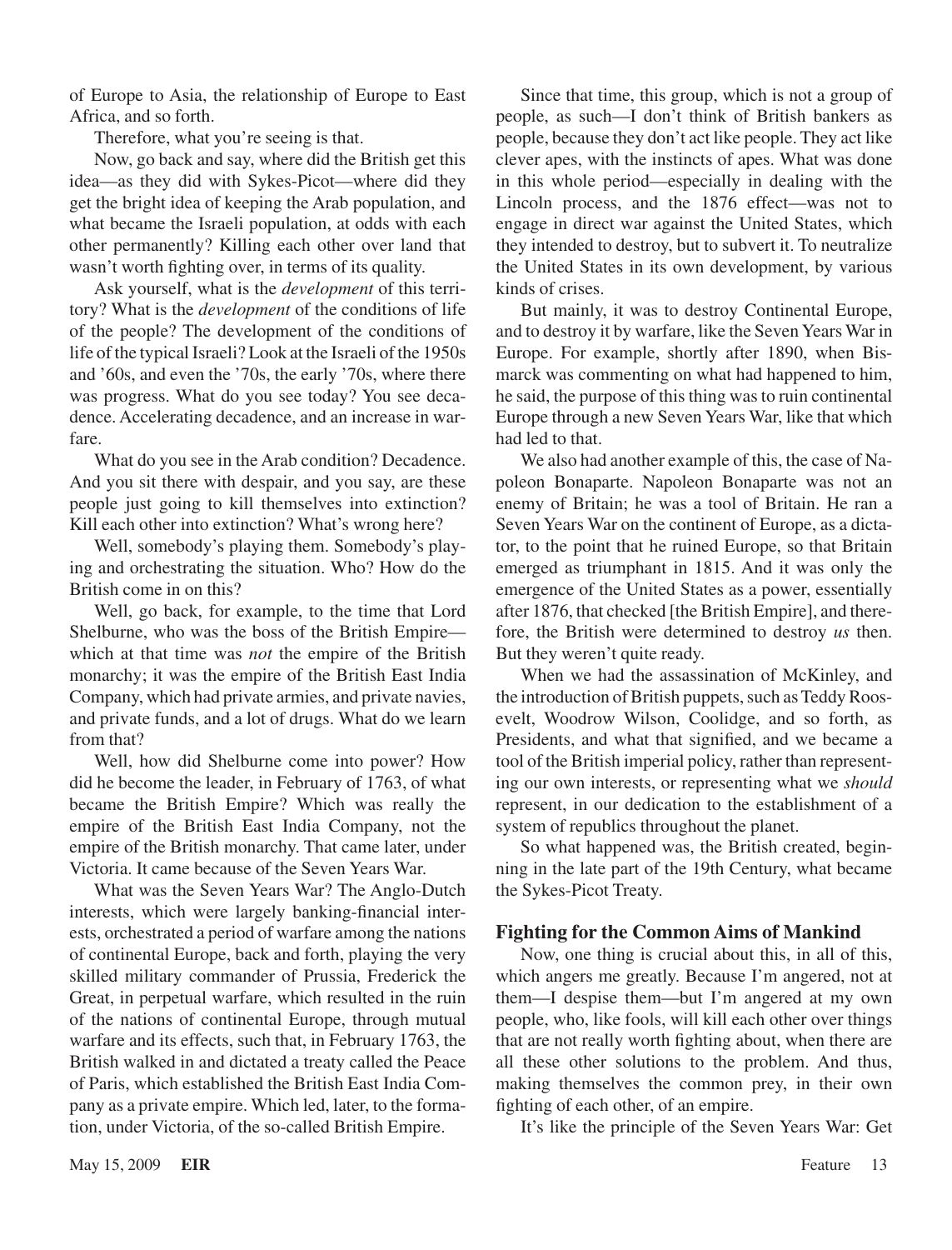the other guys to kill each other; then you come in and take over the mess. That's the way the British Empire has always operated.

This was conscious too. Because, remember what Shelburne's advice and counsel was: the model of Julian the Apostate, the Emperor Julian the Apostate. What did Julian do, which caused Shelburne to admire him so much? What he did was, he abandoned Christianity. He cancelled it—but not really. What he did, is, he put it into a kind of temple, of various religions, and began to play these against each other.

Now, Shelburne's conviction was, on the basis of the study of the rise and fall of the Roman Empire, that the way the British Empire should operate, was the way he had operated in the Seven Years War, and the way it was to operate in the Napoleonic Wars, and so forth. It was to get the fools to kill each other, to play one against the other.

Now, this is easy to do. If you get people who don't understand the principle of Westphalia, the 1648 Peace of Westphalia, who don't understand this. Our interest as human beings, is not to kill each other, or not to engage in killing each other for the purpose of trying to get power over other people. Our purpose should be, to set up a system of sovereign nation-states, under which each group of people, using their own language, and their own culture, is self-represented. But these nations, as such, so formed, must have also a *common* interest, in the betterment of the general condition of mankind.

The only thing that's worth fighting for, is to prevent evil from happening to this effort, and to promote this effort, for the common aims of mankind. Because the human mind is based on creativity. And because creativity is associated with Classical poetry, the best expression of Classical poetry, of a language culture. In order to evoke creativity in our people, so that our people may prosper, and humanity may prosper, we have to promote the welfare of the other nation as much, or more, than our own.

Because it's by promoting in them that which is good, which is creativity, which is the development of culture, the development of a physical contribution to the human effort: That's what our purpose should be. Our purpose is not to compete with each other, as such. Yes, compete in another sense. But not to compete as hostile forces, but to compete in doing good, in sharing the good, and realizing that you must *develop* our people's creative powers to the stage of enriching their use of language, especially as typified by poetry and music, to think. And that should be our purpose.

#### **The Solution: End the Imperialist System!**

The problem, when you look at this thing in the Middle East, you say, this is a disaster. What are these two groups of people going to do with this damn warfare? They're going to destroy each other. They're going to destroy civilization by spreading this disease. What are they fighting *for*? To kill somebody else? To eliminate somebody else?

Or are they fighting to make their own people more successful, as human beings, by finding ways of cooperation with people of a different religious or similar culture?

The principle of Westphalia.

We get so involved with the issues of the Middle East, that we find we can never solve them! The way we're playing it, we'll never solve them.

We will make efforts: Maybe the United States, if it had the right President, could *force* a peace, with the support of other nations. But without some force, there's no tendency for agreement in this region. There's a tendency for perpetual killing. And what many of you can do is, to try to ameliorate that thing, and slow down the killing rate, try to keep it from spreading. To get them not to do it for another day. There are no guarantees.

There is a solution, a solution in principle. And the solution is: End this blasted imperialist system! And understand that we, as a people, must develop our spiritual culture; that is, the creative powers of mankind, to carry further the development of mankind, from some brutish character by a campfire a million years ago, or so, into mankind as we desire that mankind should develop today. That's the issue.

In the meantime, we will fight. We will do everything possible to try to get peace in this area, because we want to stop the killing. But we're not going to tell somebody, we've got a solution that's going to be accepted, that's going to work. We're going to say, we've got a hopeless cause, and we're going to continue to fight for it.

But you have to understand, the problem comes not from these people, except that they're playing themselves for fools, by fighting each other. They're both extremely poor. Do you know what the condition of the average Arab is, in that region? Do you know what the condition of life is, the deteriorating condition of life, of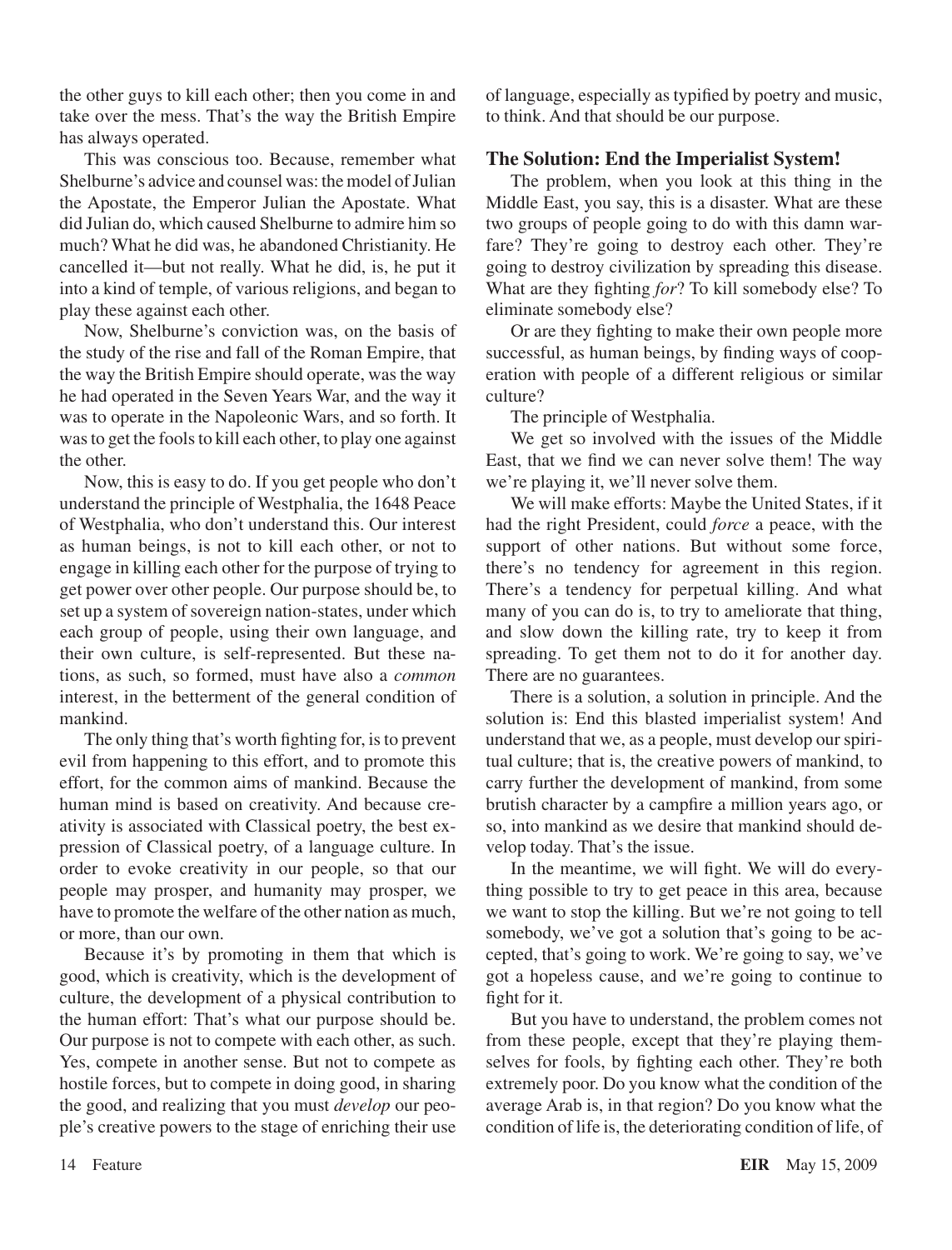the Israeli? *What the hell are they fighting about?* Where's the benefit in the fighting?

But the passions are deeply imbedded. The habits are deeply imbedded. We can try to impose the influence of restraints. Try to prevent these crazy Israelis from thinking about an attack on Iran, because that would be really a hellhole operation. In other words, we try to intervene through diplomacy, through other influences, to moderate the tendency for self-destruction of the peoples.

But don't believe that there's some solution for the Israeli-Arab conflict. There is no solution, in *that*, per se. That's why I said at the beginning here: Don't look at the history of the Middle East; look at the Middle East in history. And there you find the solution.

Because it's being played! The whole region. It's being played like a puppet.

I've got a similar situation in India. I've got a worse situation in Pakistan: Pakistan is about to die, it's about to be killed, by U.S. advice, and British management. The dumping of Musharraf was *insane*. He's not a good person, but he kept the country together. The disintegration of Pakistan would uncork all kinds of hell in the entire region.

So, that's the point. We must grow up, and those of you who are in the university, presumably approaching now the point of where people are graduating, either from that term at the university, or going on to some other education, should think of yourselves not just as being university graduates, or prospective graduates. But think of yourselves asrespecting the *need* for young Americans, in particular, to get out of the habits of thinking which have dominated our press, and our conversations, in recent times. To realize we're on the edge of a disaster beyond belief. And to realize that what's needed, is an understanding of history, not an understanding of something that's happening in some section of history.

#### **A Credit System; Not a Money System**

For example, the power of the United States, just to conclude here: The United States has great power it doesn't know it has. I'm greatly worried about this President, because I think he's cuckoo at this point. He's being managed by a bunch of people who are evil.

But we have a mission. For example: We have now a disintegrating world financial and monetary system. We have gone through a depression phase, since July of 2007. We're now entering a hyperinflationary phase. It's a process which has a striking resemblance to what happened in Germany, in the early days of the Weimar Republic. The Weimar conditionalities imposed by Versailles, put Germany, at that time, first through a great depression. We in the United States have, since the Summer of 2007, the United States has gone through a great depression. The collapse of the economy, the collapse in the conditions of life, the accelerating rate of collapse in the conditions of life now, have been those of a depression, a deep depression, like that which Germany experienced in the early 1920s.

But then, in the Spring of 1923, there was a change. And between the Spring of '23, and November of 1923, the German mark disintegrated. The economy disintegrated. And was bailed out by outside forces. It wasn't really bailed out, because what happened is, that the people who had left, came back and took over. And this led to Hitler.

That was the year that Hitler came to power, in fact. Became a phenomenon. 1923. And it was *that*, that made Hitler possible. Allowed that to happen. Which was done by the Versailles Treaty—which you don't do.

So, now we're in a situation in which we have to change our monetary system. We can reorganize our monetary system and the world monetary system. We can cooperate with Russia, with China, India, and other countries, whose situation, as it stands now, is hopeless. There's no future for China, under the present conditions. It has lost the means of employment for a large part of its population. It can not carry itself under these conditions, and there's no prospect for increase of markets, for China's goods. Russia is also in that kind of condition. India, because it has a low export dependency, relatively speaking, is not as badly off. But the blowup of Pakistan will have an effect on India, to blow India up too. That's Asia! A major part of the world's population.

Africa's already a disaster.

So, how do you do this? Well, we have a system; we call it the American System, defined by Hamilton. We can shift the world economy, from being a monetary economy, to being a credit system, as specified by Alexander Hamilton. That is, we do not try to run a money system. The money system is finished! This monetary system, as it exists, can not be saved. It's doomed. But some people are greatly attached to it. It's like being attached to a certain lead weight, which may drown you,